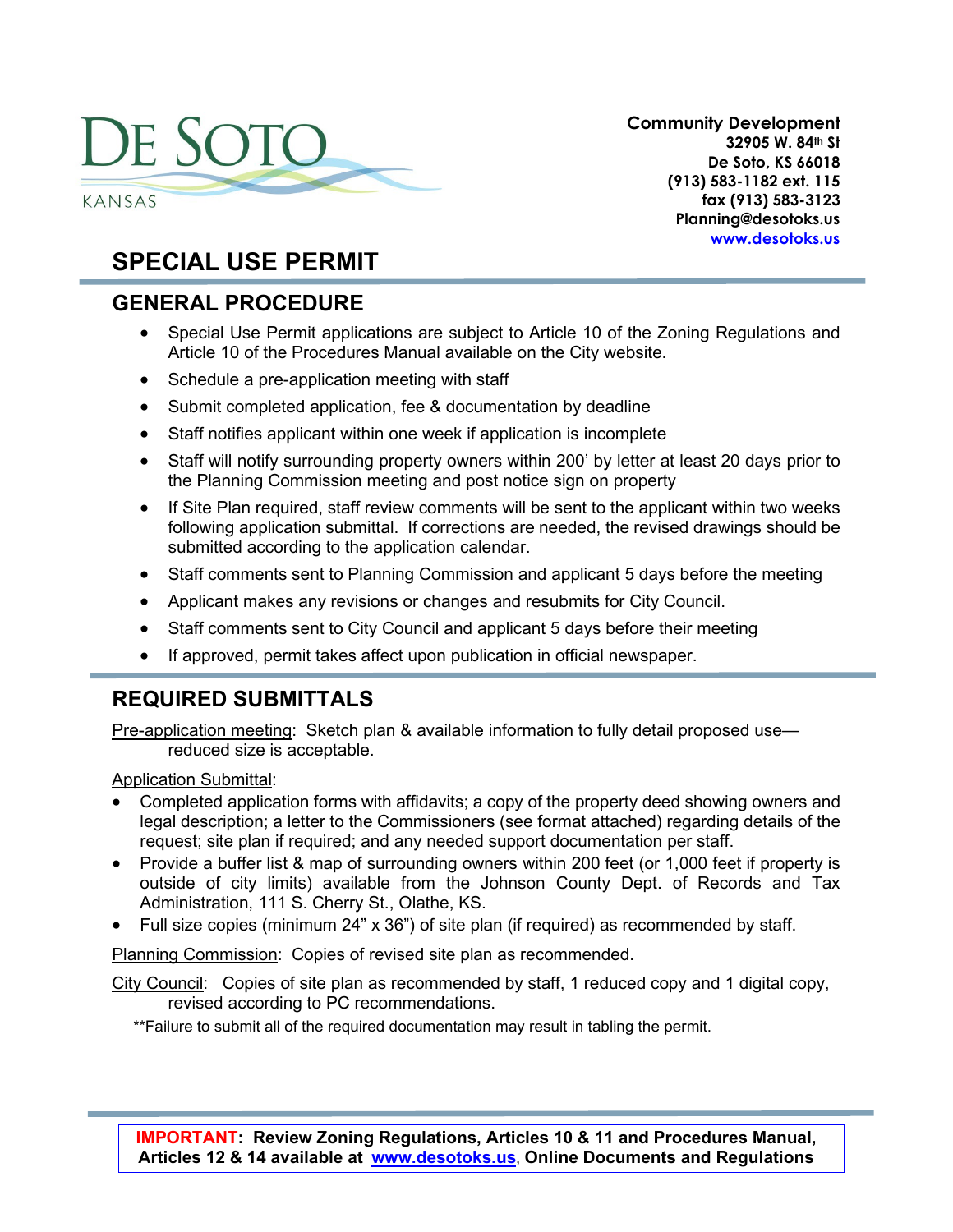## **APPLICATION REVIEW SCHEDULE**

All meetings are at 7:00 p.m. at City Hall.

Check Planning Review Calendar on the City website for specific dates. <http://www.desotoks.us/PDF%20Files/planningcal.pdf>

| <b>Application</b>                                    | <b>Publication /  </b>                                | <b>Site Plan</b>                        | Revise                                                                  | Planning                                | City                         |
|-------------------------------------------------------|-------------------------------------------------------|-----------------------------------------|-------------------------------------------------------------------------|-----------------------------------------|------------------------------|
| Submittal                                             | <b>Notification</b>                                   | Review                                  | <b>Submittal</b>                                                        | Commission                              | Council                      |
| <b>Deadline</b>                                       | Date                                                  | Committee                               | <b>Deadline</b>                                                         | Meetina                                 | Meeting                      |
| 4 weeks prior<br>to Plannina<br>Commission<br>Meeting | 20 Days prior<br>to Planning<br>Commission<br>Meeting | 2 <sup>nd</sup> Tuesday<br>of the month | 2 <sup>nd</sup> Monday<br>prior to<br>Planning<br>Commission<br>Meeting | 4 <sup>th</sup> Tuesday<br>of the month | 3rd Thursday<br>of the month |

\*\*State Statute requires a minimum 14-day waiting period between the PC meeting and the Council meeting.

# **SPECIAL USE PERMIT APPLICATION FEES**

| $0 - 1$ acres        |
|----------------------|
| $1.1 - 3$ acres      |
| More than 3 acres    |
| <b>SUP Amendment</b> |
|                      |

**0 – 1 acres \$400.00 1.1 – 3 acres \$450.00 More than 3 acres \$500.00 SUP Amendment \$250.00**

**Please keep these first two pages for future reference.**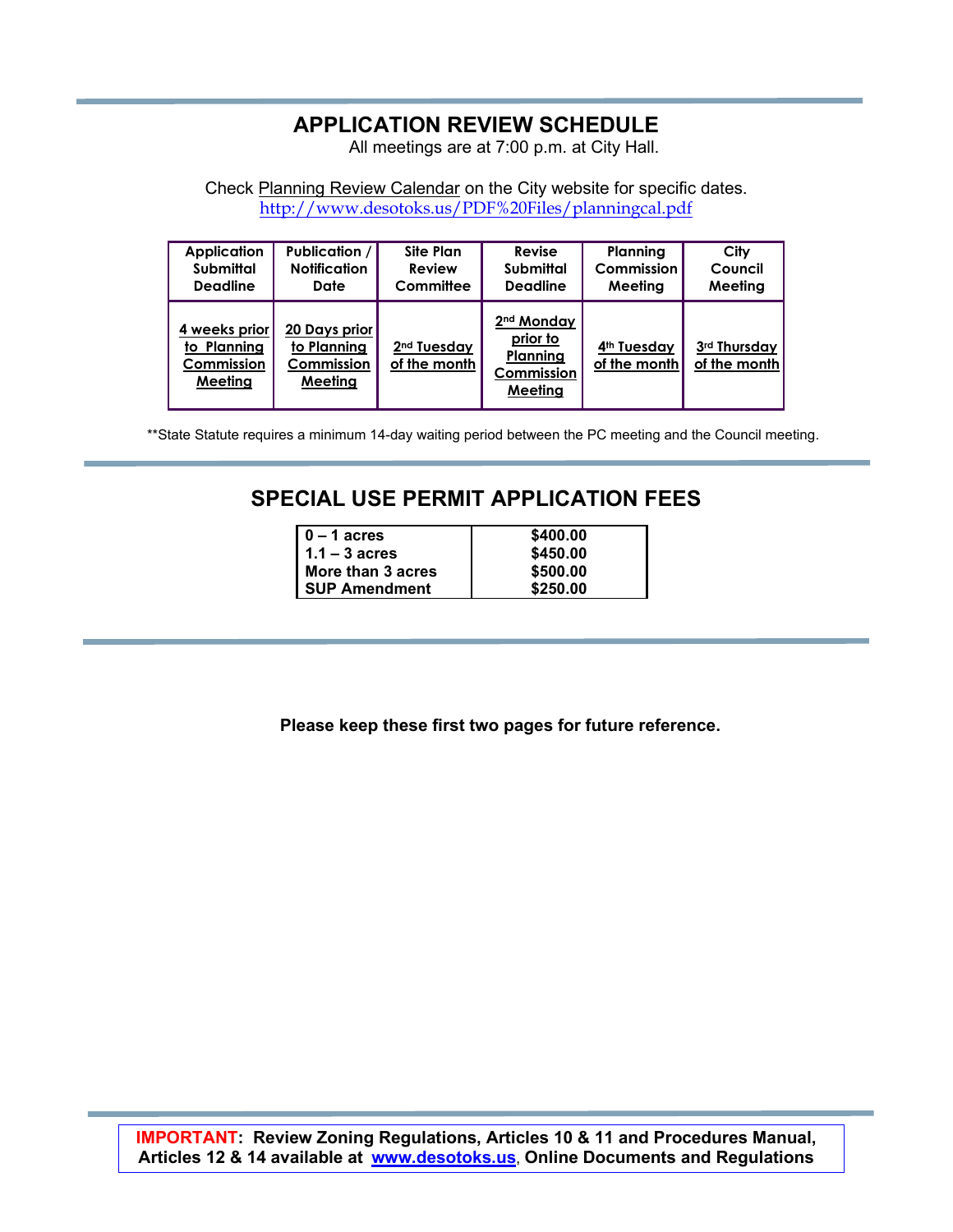#### **SAMPLE MEMO FROM APPLICANT TO THE PLANNING COMMISSION**

To: City of De Soto Planning Commission

Re: Special Use Permit

Listed below is the information requested by City staff in connection with my/our Special Use Permit application for \_\_\_\_\_\_\_\_\_\_\_\_\_\_\_\_\_\_\_\_\_\_\_\_\_\_\_\_\_\_\_\_.

*(This is a generic list and all questions may not apply to your application/business. Conversely, there may be aspects of the proposed use that are not covered that should be brought to the attention of staff and the Planning Commission. When answering the questions, please provide full, complete, descriptive answers. Keep in mind that some of the Commissioners may not be familiar with your type of activity or business and may need additional information. Bear in mind that it is the purpose of the Planning Commission to investigate completely any proposed use to be sure that it has a minimal negative impact on the surrounding property owners and property values.)*

- *Provide a complete description of the activities to take place on the site.*
- *What will be the estimated number of employees and/or contract persons working onsite or coming to the site—includes deliveries, full/part time employees, customers, etc.*
- *What will be the proposed hours and days of operation, number of shifts, employees per shift.*
- *What is the proposed and maximum occupancy*
- *What will be the approximate vehicular traffic trips per day including employees, deliveries, contract services, customers, etc.*
- *List and describe completely any proposed outdoor uses or special events to be held at the site.*
- *What is the proposed signage? Please attach sketches or drawings.*
- *Provide any other information that is relevant to application.*

Sincerely,

(Applicant's Name) (Business Name)

\_\_\_\_\_\_\_\_\_\_\_\_\_\_\_\_\_\_\_\_\_\_\_\_\_\_\_\_\_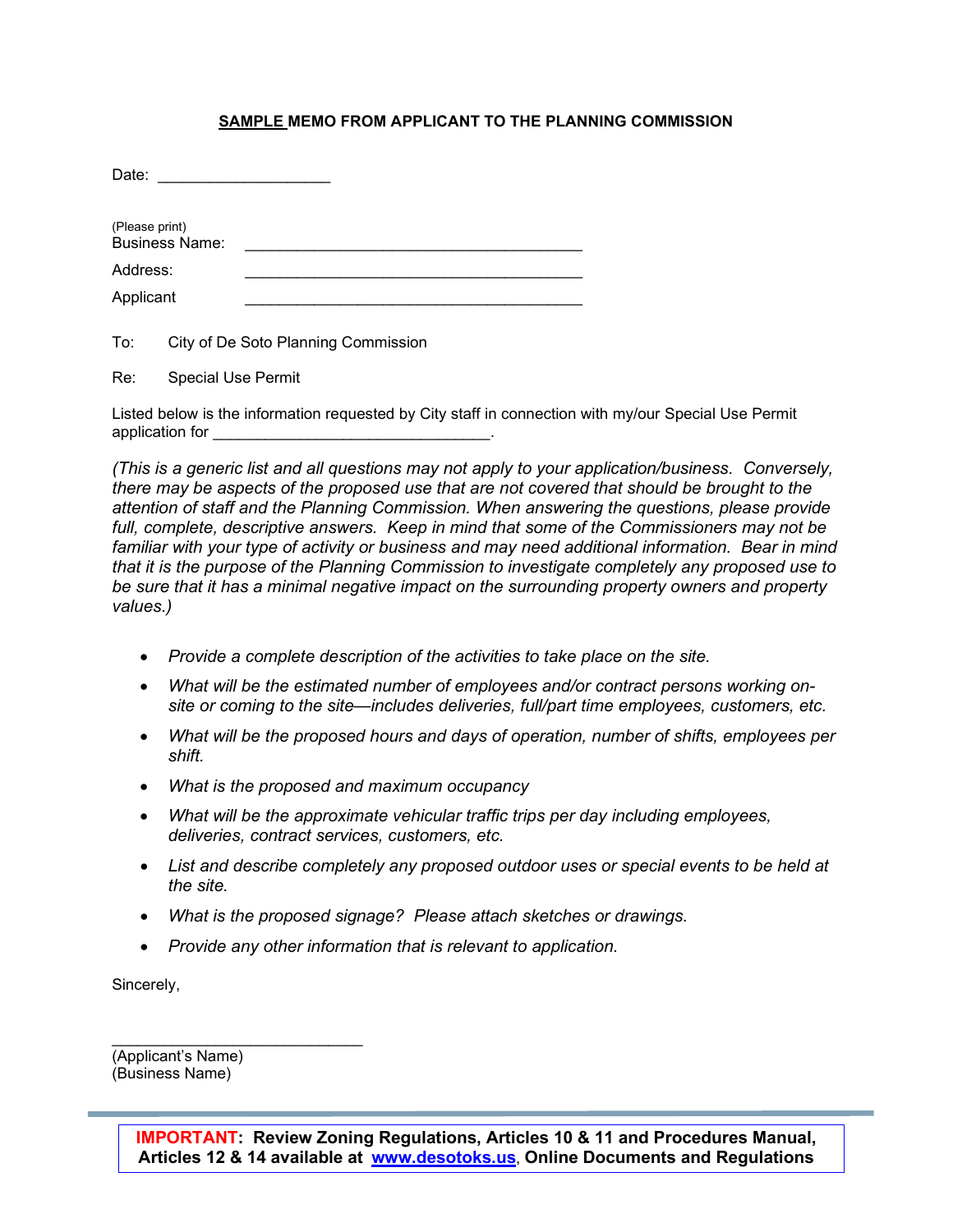# **PROOF OF OWNERSHIP AFFIDAVIT**

STATE OF \_\_\_\_\_\_\_\_\_\_\_\_\_\_\_\_\_\_\_\_\_\_\_) ) ss.  $($ COUNTY OF

#### (1) (FILL IN IF APPLICANT IS THE LEGAL OWNER OR OWNER'S REPRESENTATIVE)

\_\_\_\_\_\_\_\_\_\_\_\_\_\_\_\_\_\_\_\_\_\_\_\_\_\_\_\_\_\_\_\_\_\_\_\_\_\_\_\_\_\_\_\_\_\_\_(print name), being first duly sworn upon his/her oath, deposes and states he/she is the legal owner **or** the authorized official of the legal owner of the property that is the subject of a Special Use Permit application.

Signature of Owner: \_\_\_\_\_\_\_\_\_\_\_\_\_\_\_\_\_\_\_\_\_\_\_\_\_\_\_\_\_\_\_\_\_\_\_\_\_\_\_\_\_\_\_\_\_

Name & Title:

(Name of owner signing Affidavit. If owner is a corporation or business—exact name of individual signing Affidavit, capacity and exact name and legal status of said corporation or business)

#### (2) (FILL IN ONLY IF APPLICANT IS A CONTRACT PURCHASER)

That:\_\_\_\_\_\_\_\_\_\_\_\_\_\_\_\_\_\_\_\_\_\_\_\_\_\_\_\_\_\_\_\_\_\_\_\_\_\_\_\_\_\_\_\_\_\_\_\_\_\_\_\_\_\_\_ is/are the holder of a contract to purchase the property that is the subject of a Rezoning or Special Use Permit application from the owner(s) and is therefore a "landowner" within the meaning of the Zoning Code. (IF APPLICATION IS BEING FILED BY AN AGENT, THE AGENT'S PORTION OF THE AFFIDAVIT MUST BE COMPLETED ALSO.)

Signature: \_\_\_\_\_\_\_\_\_\_\_\_\_\_\_\_\_\_\_\_\_\_\_\_\_\_\_\_\_\_\_\_\_\_\_\_\_\_\_\_\_\_\_\_\_

Title: \_\_\_\_\_\_\_\_\_\_\_\_\_\_\_\_\_\_\_\_\_\_\_\_\_\_\_\_\_\_\_\_\_\_\_\_\_\_\_\_\_\_\_\_\_ (Name of contract purchaser signing Affidavit. If owner is a corporation or business--exact name of individual signing Affidavit, capacity and legal status of said corporation or business)

Subscribed and sworn to before me this \_\_\_\_\_ day of \_\_\_\_\_\_\_\_\_\_\_\_\_\_\_, 20\_\_\_.

**\_\_\_\_\_\_\_\_\_\_\_\_\_\_\_\_\_\_\_\_\_\_\_\_\_\_\_\_\_ Notary Public**

> **My Appointment Expires: \_\_\_\_\_\_\_\_\_\_\_\_\_\_\_\_\_\_\_\_**

### **(EACH OWNER OF RECORD MUST FILE AN AFFIDAVIT)**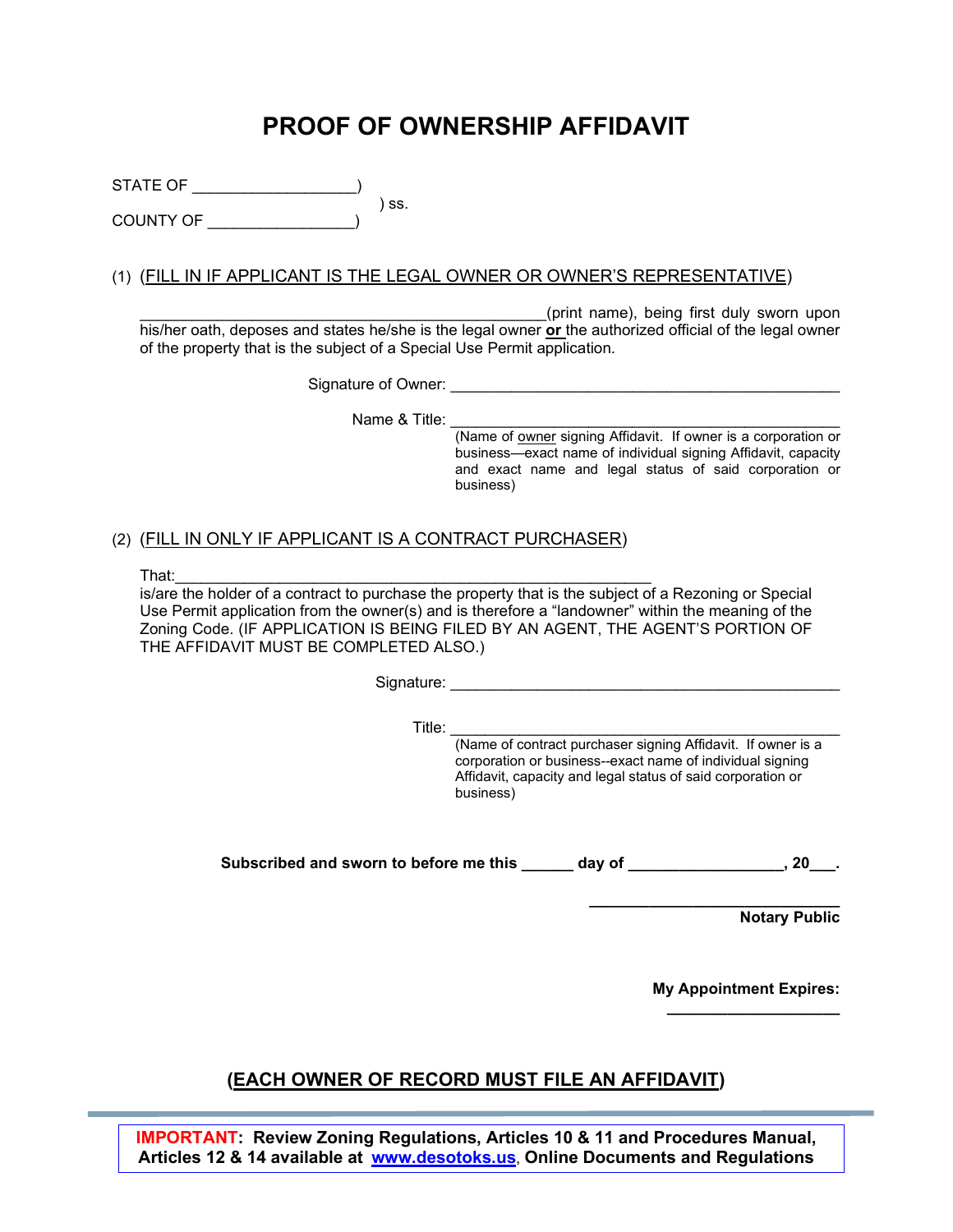# **SPECIAL USE PERMIT APPLICATION**

City of De Soto Planning Department P.O. Box C, 32905 W. 84th Street De Soto, KS 66018 (913) 583-1182 ext. 115 Fax: (913) 583-3123

#### **Return Form to: For Office Use Only**

| <b>Planning Department</b> | Case No.:                   |
|----------------------------|-----------------------------|
| 905 W. 84th Street         | Filing Fee:                 |
| 6018                       | Deposit:                    |
| ext. 115                   | Date Advertised:            |
| -3123                      | Date Notices Sent           |
|                            | <b>Public Hearing Date:</b> |

|          | PHONE: 2000 2000 2010 2010 2010 2010 2021 2022 2023 |
|----------|-----------------------------------------------------|
|          |                                                     |
| ADDRESS: |                                                     |
|          |                                                     |
|          |                                                     |
|          | FAX: _____________________________                  |

#### TO BE COMPLETED FOLLOWING CONSULTATION WITH PLANNING STAFF

| Location of Property: |  |  |
|-----------------------|--|--|
| Legal Description:    |  |  |

Proposed Land Use Activity: University of the Contract of the Contract of the Contract of the Contract of the Contract of the Contract of the Contract of the Contract of the Contract of the Contract of the Contract of the

|              | Adjacent Zoning and Land Use:    |                 |
|--------------|----------------------------------|-----------------|
|              | Zoning                           | <b>Land Use</b> |
| <b>North</b> |                                  |                 |
| South        |                                  |                 |
| East         |                                  |                 |
| West         |                                  |                 |
|              |                                  |                 |
|              | Present Use of Property: _______ |                 |
|              |                                  |                 |